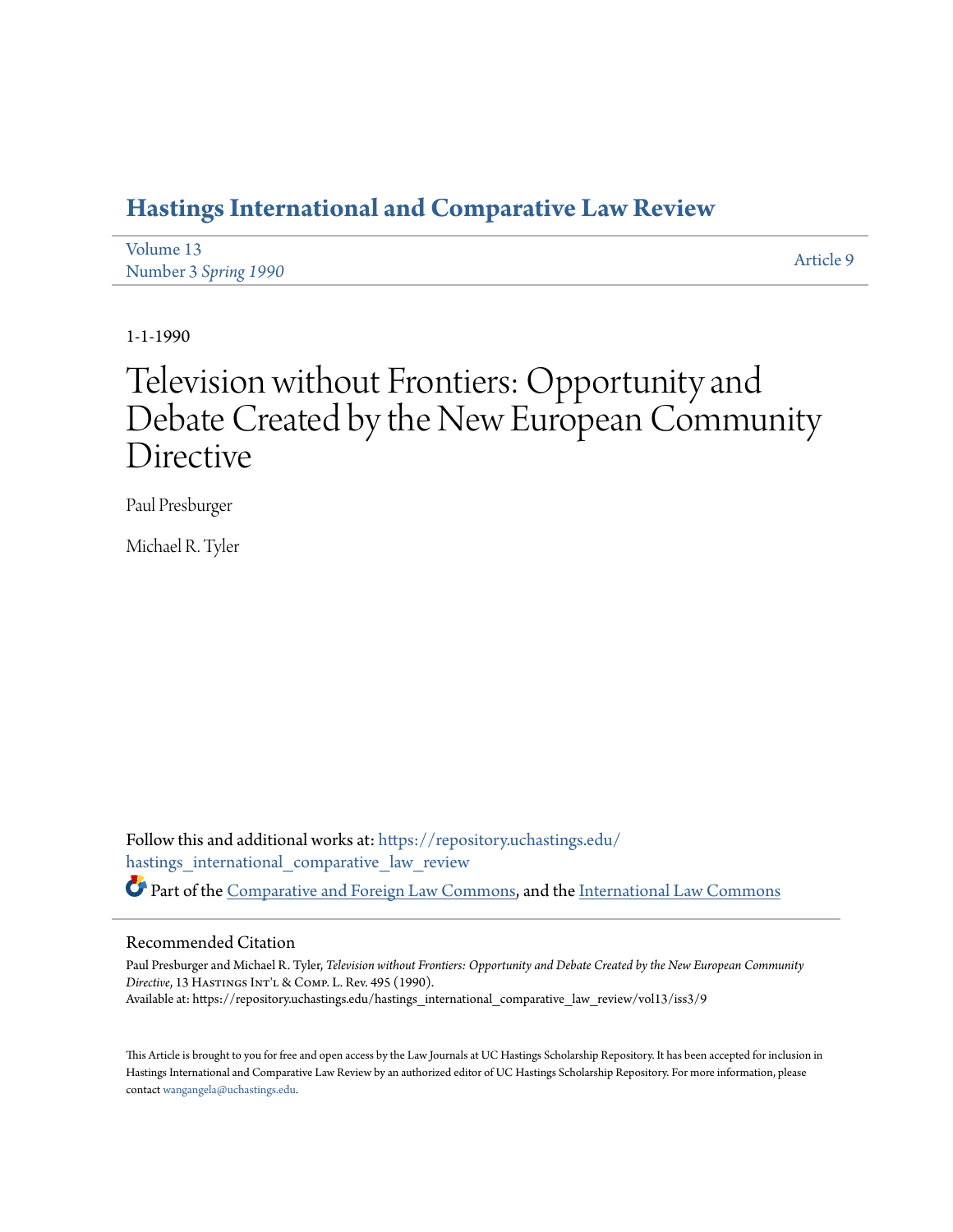# **Television Without Frontiers: Opportunity and Debate Created by the New European Community Directive**

*By* **PAUL PRESBURGER** *and* **MICHAEL R. TYLER\***

## **TABLE OF CONTENTS**

| I.   |                                                                                                                    | 495 |
|------|--------------------------------------------------------------------------------------------------------------------|-----|
| H.   | The Television Without Frontiers Green Paper                                                                       | 496 |
| III. | The Television Without Frontiers Directive                                                                         | 498 |
| IV.  | Article 4: Economic Protection or Cultural Preservation<br>A. The United States Position and the European Response | 499 |
|      |                                                                                                                    | 501 |
|      | 1. Article 4 is Not Legally Binding $\dots\dots\dots\dots\dots\dots$                                               | 502 |
|      | 2. Article 4 Will Not Impact United States Sales                                                                   | 503 |
|      | 3. The United States Television Market is Itself                                                                   |     |
|      |                                                                                                                    | 504 |
|      | The European Community Justification and the United<br>В.                                                          |     |
|      |                                                                                                                    | 505 |
|      | Potential United States Responses<br>$\mathbf{C}$ .                                                                | 506 |
|      | 1. General Agreement on Tariffs and Trade                                                                          | 506 |
|      |                                                                                                                    | 507 |
|      | 3. The Richardson Proposal                                                                                         | 508 |
|      | 4. European Expansion by American Studios                                                                          | 508 |
|      |                                                                                                                    | 509 |

#### I. INTRODUCTION

On October 3, 1989, the European Council passed the *Council Directive On the Coordination of Certain Provisions Laid Down by Law,*

 $\ddot{\phantom{a}}$ 

<sup>\*</sup> Paul Presburger and Michael R. Tyler practice with the law firm of Hufstedler, Miller, Kaus & Beardsley in Los Angeles, focusing on **EC** issues. Both have written extensively for the California International Law Section Newsletter and Mr. Tyler is an associate editor of that publication. In addition, both are editors of the A.B.A.'s European Law Bulletin.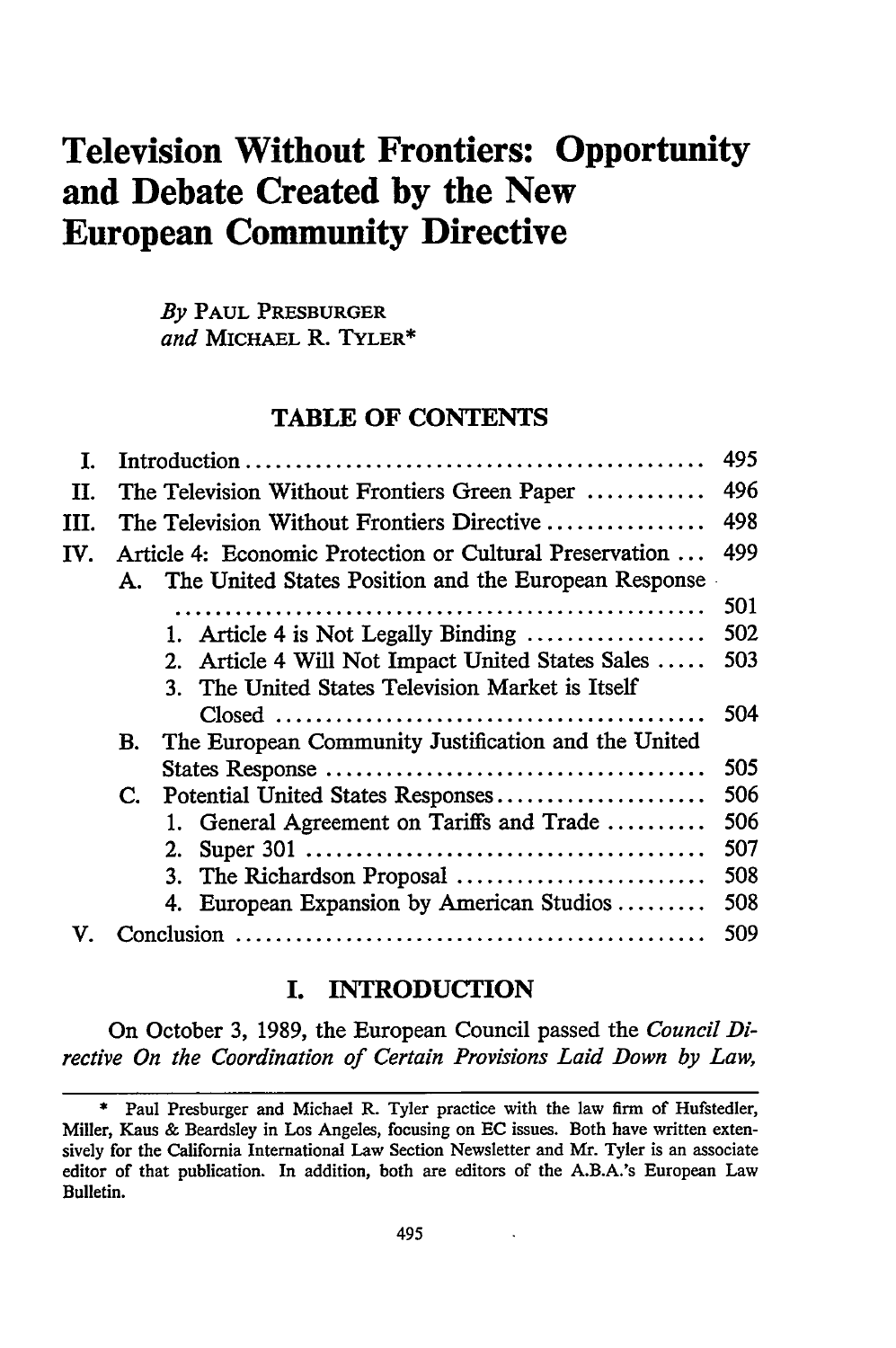*Regulation or Administrative Action in Member States Concerning the Pursuit of Television Broadcasting Activities1* (Directive) designed to coordinate the various broadcasting laws of the Member States within the European Community. While this document certainly opens internal frontiers hindering trans-European broadcasting, it contains a controversial provision that many have argued raises an external barrier to non-Member States, particularly American, television programs.

Sections two and three of this Article will briefly describe the history of the Directive and how the Directive, popularly called Television Without Frontiers, harmonizes the divergent national laws relating to broadcasting within the Member States. Section four of the Article will describe in detail the controversy surrounding the local content requirement that has fostered so much debate. The latter portion of Section four will deal with the United States and European positions and conclude with an outline of potential responses to the Directive by the United States and its television and film industry.

# **II. THE TELEVISION WITHOUT FRONTIERS GREEN PAPER**

Many of the provisions of the Directive have their origins in the European Commission's 1984 *Green Paper On the Establishment Of The Common Market for Broadcasting, Especially By Satellite And Cable2* (Green Paper). In this document, the Commission stated the case for the free movement of television broadcasts within the European Community, and in doing so provided an overview of the existing technical and legal framework of broadcasting within the Member States.

In the Green Paper, the Commission cited many reasons for extending cross-border broadcasting rights within the European Community. First and foremost, the Commission asserted that cross-border transmissions will promote the process of European integration: "The dissemination of information across national borders can do much to help the peoples of Europe to recognize the common destiny they share in many areas."<sup>3</sup> The Commission also argued that cross-border transmissions would be "a source of cultural enrichment,"<sup>4</sup> would provide the

<sup>1. 32</sup> O.J. EUR. COMM. (No. L 298) 23 (1989) [hereinafter Directive].

<sup>2.</sup> COM(84) 300 final (June 14, 1984) [hereinafter Green Paper].

*<sup>3.</sup> Id.* at 28. The Commission also notes that cross-border transmissions will help educate voters for the European Parliament. *See id.* ("It is also essential to improve coverage of events in the other Member States if the citizens of Europe are to play their full part-in particular as voters in elections for the European Parliament-in building the Community.").

*<sup>4.</sup> Id.* at 30.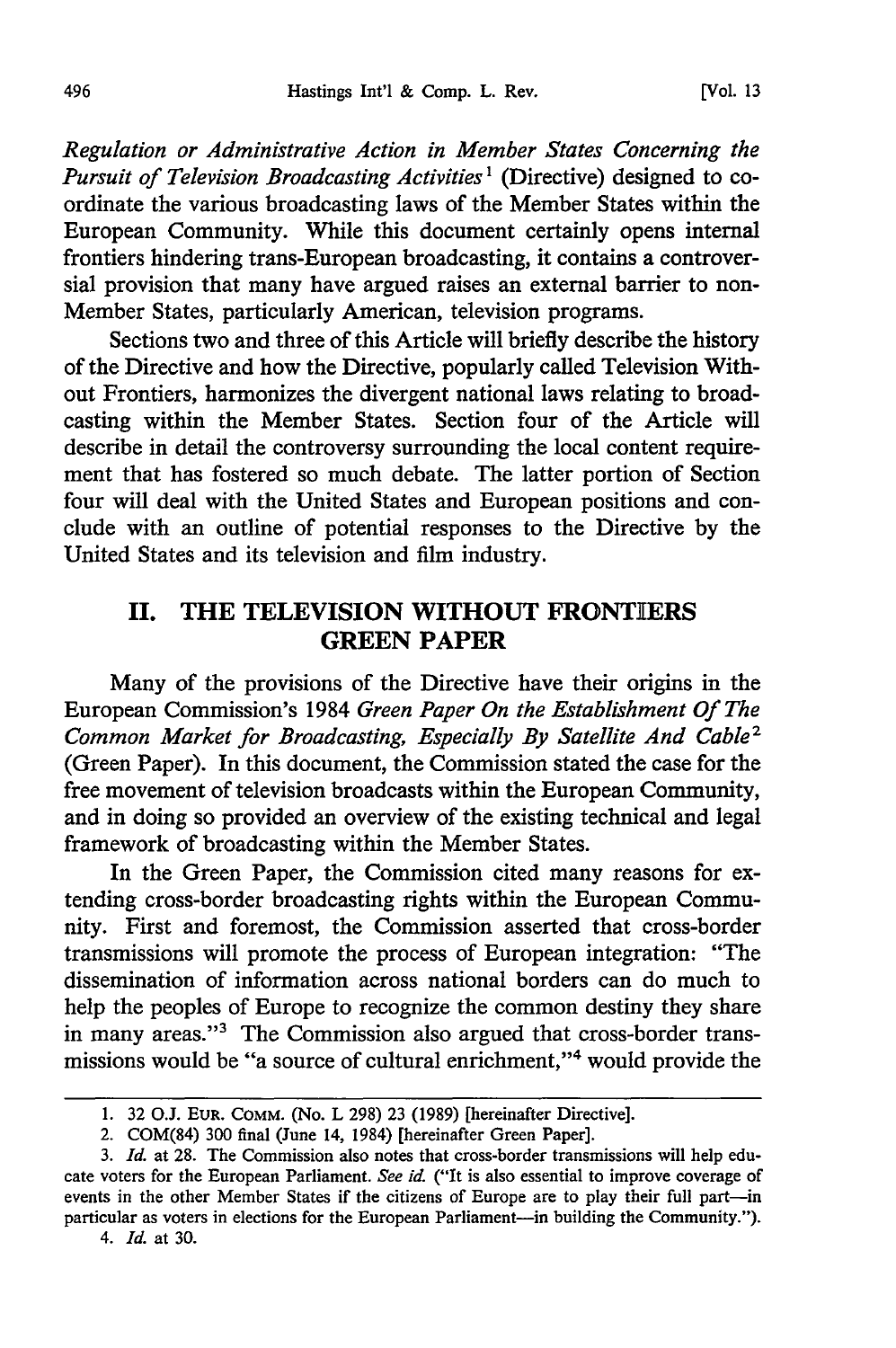impetus for increased technical innovation in Europe in transmission media,5 and would prevent the "dominance of the big American media corporations."<sup>6</sup>

However, the Commission noted that many obstacles confront cross-border broadcasting within Europe. Technical standards differ and unification of the various national systems would be expensive.<sup>7</sup> Moreover, the varied and complex national laws regulating television broadcasting in the Member States would be difficult to harmonize.<sup>8</sup>

For example, the widely divergent rules on advertising in the Member States restricted transnational transmissions.<sup>9</sup> Some states, like Denmark, banned advertising altogether.<sup>10</sup> Others, like the Federal Republic of Germany, allowed it, but imposed severe regulations-for example, limiting the timing and content of advertisements.<sup>11</sup> Many states restricted (or prohibited altogether) advertisements for alcohol and tobacco,12 others prohibited advertisements which had elements "likely to offend against the moral, religious, philosophical, or political convictions of . . . viewers."<sup>13</sup>

Other regulatory barriers included national laws relating to the right of an individual to reply to statements in transmissions that "might impeach their honour or damage their reputation;"<sup>14</sup> laws on performers' rights<sup>15</sup> and on copyright in general;<sup>16</sup> and laws relating to the protection of minors, which include various prohibitions or restraints on the display of sexual or violent acts. **<sup>17</sup>**

The Commission concluded that the European Community is competent to regulate and harmonize national broadcasting laws.1" On that basis the Commission set out a number of proposals for reform. In general, these proposals were derived from the core broadcasting rules of the Member States. The Commission attempted to set minimum broadcast-

- 11. *Id.* at 217-18.
- 12. *Id* at 238-43.
- 13. *Id.* at 247.
- 14. *Id.* at 294-98.
- 15. *Id.* at 310.
- **16.** *Id* at 306.
- 17. *Id.* at 288-91.
- 18. *See, e.g., id.* at 105-24.

*<sup>5.</sup> Id.* at 53.

*<sup>6.</sup> Id.* at 33.

*<sup>7.</sup> Id.* at 44.

<sup>8.</sup> *See id.* at 63-104 (describing the legal framework for broadcasting ih the Member States).

<sup>9.</sup> See id. at 213-58 (describing advertising regulations in the Member States).

<sup>10.</sup> *Id.* at 213.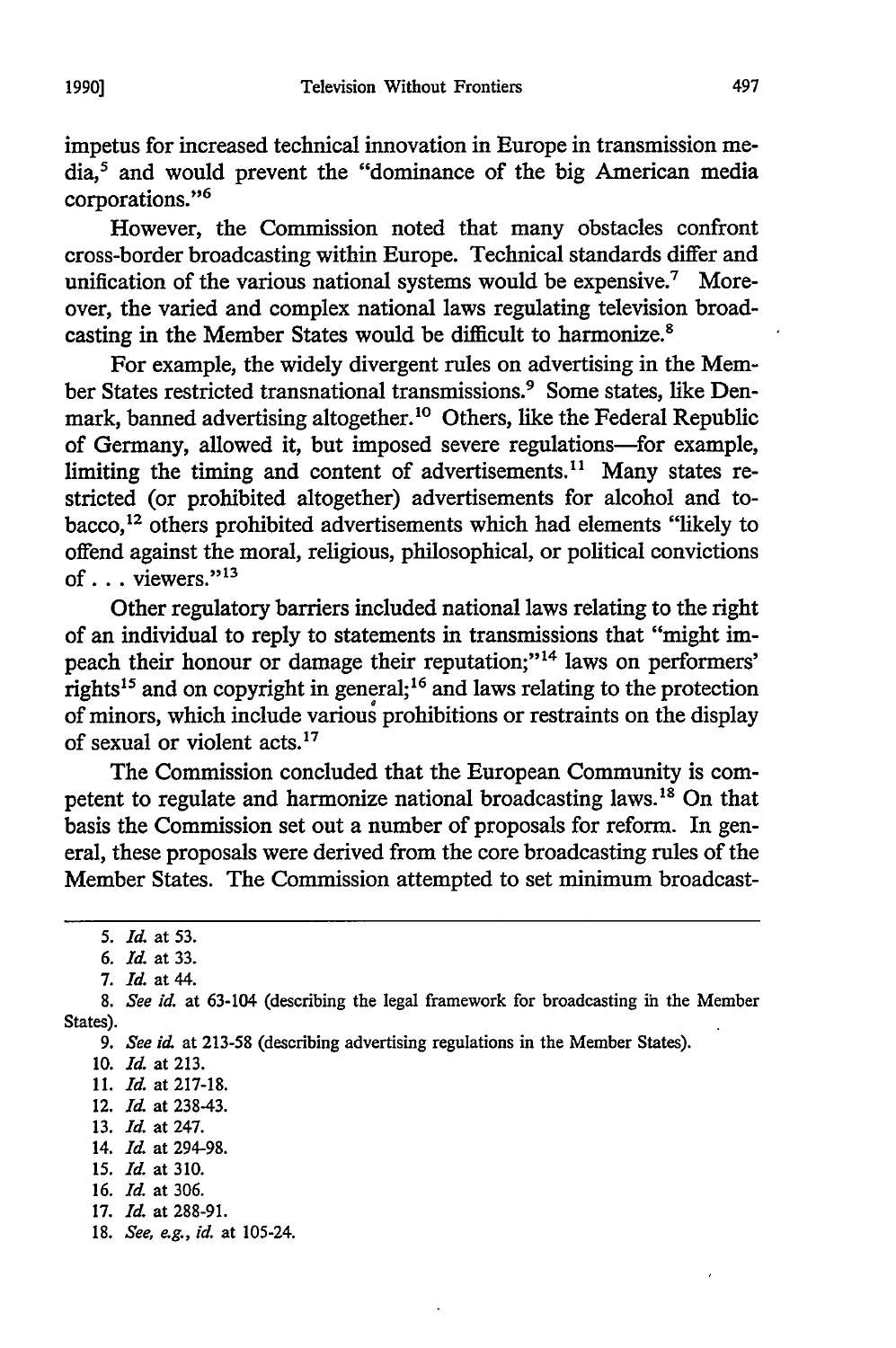ing standards in the proposals, giving a certain amount of leeway to individual states to provide more stringent regulation if desired.

For example, in the advertising field, the Commission recommended a total ban on tobacco advertisements and strict regulation of advertisements for alcohol.<sup>19</sup> The Commission also proposed minimum standards for the protection of minors,<sup>20</sup> and recommended uniformity with respect to the right to reply to television broadcasts. $21$ 

# III. **THE** TELEVISION WITHOUT FRONTIERS **DIRECTIVE**

The Council's Directive of October 3, 1989, generally adopts the proposals made by the Commission in the Green Paper. Article 2 of the Directive implements the Commission's general recommendation that broadcasting rights be extended within the European Community. Article 2 provides in pertinent part: "Member States shall ensure freedom of reception and shall not restrict retransmissions on their territory of television broadcasts from other Member States for reasons which fall within the fields coordinated by this Directive."<sup>22</sup>

According to article 2, the Member States can restrict retransmissions of broadcasts only if the broadcast "manifestly, seriously, and gravely infringes" the safeguards in article 22 of the Directive relating to the protection of minors. $2^3$ 

Articles 10 through **19** of the Directive set forth minimum standards concerning the regulation of advertising., For example, articles **11** and 18 regulate advertising times, prohibiting advertisements during certain religious and news programs, $24$  and limiting, among other things, advertising interruptions in programs.<sup>25</sup> Article 13 bans tobacco advertisements<sup>26</sup> and article 15 restricts advertisements for alcohol.<sup>27</sup>

The Directive also includes minimum standards concerning the

- 26. *Id.*
- 27. *Id.*

<sup>19.</sup> *Id.* at 282, 285.

<sup>20.</sup> *Id.* at 293.

<sup>21.</sup> *Id.* at 294-98.

<sup>22.</sup> Directive, *supra* note 1, at 26.

<sup>23.</sup> *Id.* art. 2(a). Article 22 provides in part that "Member States shall take appropriate measures to ensure that television broadcasts by broadcasters under their jurisdiction do not include programmes which might seriously impair the physical, mental or moral development of minors, in particular those that involve pornography or gratuitous violence." *Id.* at 29.

<sup>24.</sup> *Id.* at 28.

<sup>25.</sup> *Id.* at 28-29.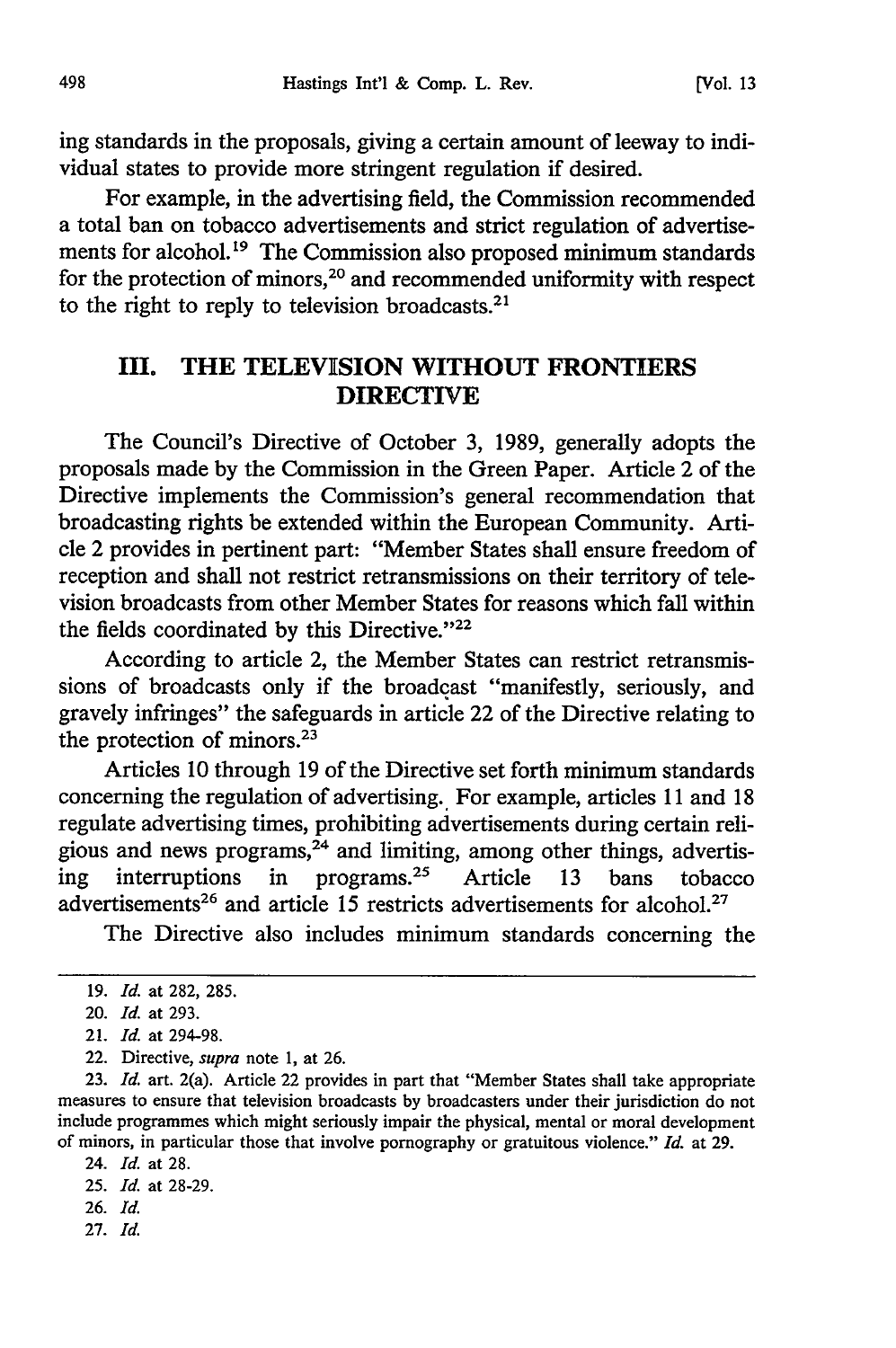right of an individual to reply to a broadcast. Article 23 provides in pertinent part:

Without prejudice to other provisions adopted by the Member States under civil, administrative or criminal law, any natural or legal person, regardless of nationality, whose legitimate interests, in particular reputation and good name, have been damaged by an assertion of incorrect facts in a television programme must have a right of reply or equivalent remedies.28

However, while the Directive generally follows the Green Paper, it diverges from that document in an area which is of particular importance to the United States. That divergence can be found in article 4 of the Directive, which deals with "local content" broadcasting rules.

# **IV. ARTICLE 4: ECONOMIC PROTECTION OR CULTURAL PRESERVATION**

The provision of the Directive that has received the most attention in the United States is the local content requirement of article 4. Article 4 provides in pertinent part: "Member States shall ensure where practicable and **by** appropriate means, that broadcasters reserve for European works, within the meaning of Article **6,** a majority proportion of their transmission time, excluding the time appointed to news, sports events, games, advertising and teletext services."<sup>29</sup>

France, backed **by** a large segment of the French film community including such famous actors and directors as Jean-Paul Belmondo and Claude Berri and the State's General of Culture, had originally called for a strict sixty percent European content rule.30 Britain and West Germany strongly opposed that quota system.<sup>31</sup> France finally gave up the fight in March **1989** and agreed to the flexible wording of article 4, approved in October **1989.**

Article 6 defines European works as works originating from Member States of the Community or from the European third countries party to the Council of Europe Convention if

(a) they are made **by** one or more producers established in one or more of those States; or

**<sup>28.</sup> Id** art. **23(1),** at **29-30.**

**<sup>29.</sup>** *Id* art. 4(l), at **26-27.**

**<sup>30.</sup>** Tempest, *France Wants to Slam Europe's Open Door to U.S. TV,* **L.A.** Times, Apr. 12, **1989,** pt. **6,** at **1,** col. **5.**

*<sup>31.</sup> Id.* According to Edith Cresson, French Minister of European Affairs, "France was totally isolated at this point." *Id.*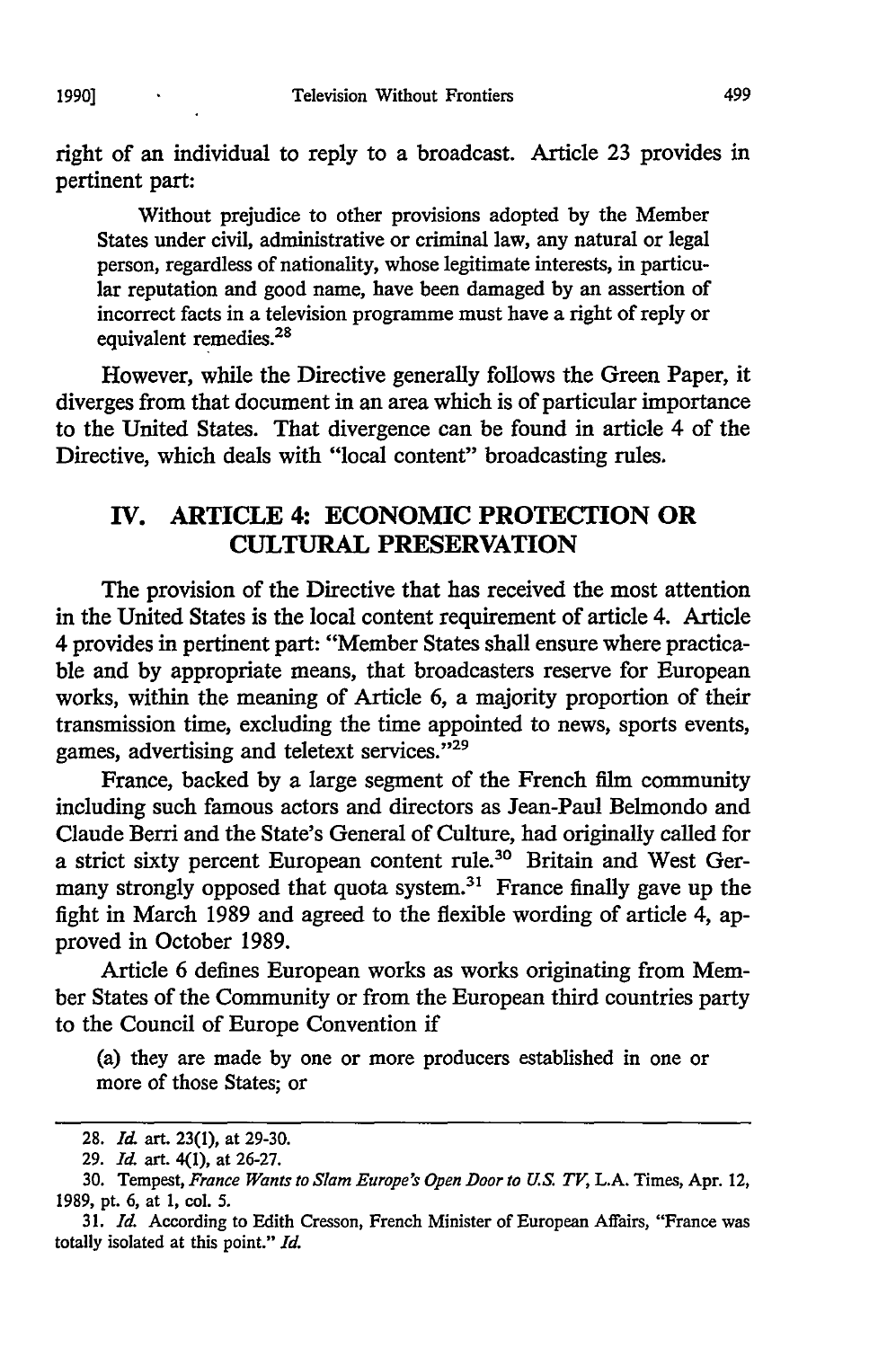**[Vol. 13**

(b) production of the works is supervised and actually controlled **by** one or more producers established in one or more of those States; or (c) the contribution of co-producers of those states to the total production costs is preponderant and the co-production is not controlled by one or more producers established outside those States.<sup>32</sup>

The definition includes works originating from other European third countries if "made exclusively or in co-production with producers established in one or more Member State[s] ... in one or more European third countries with which the Community will conclude agreements. **. .** if those works are mainly made with authors and workers residing in one or more European States."<sup>33</sup> In addition, European works includes works "made mainly with authors and workers residing in one or more Member States, [but they] shall be considered . . . European Works [only] to an extent corresponding to the proportion of the contribution of Community co-producers to the total production costs."<sup>34</sup>

The Directive further provides that transmission of a majority of European works should be achieved progressively, with regard to the broadcaster's informational, educational, cultural, and entertainment responsibilities to its viewing public.<sup>35</sup> However, as the broadcasters within the Member States move progressively toward a majority of European programming, the proportion of European works may not fall below averages for 1988 in the Member States concerned.<sup>36</sup> Currently more than seventy percent of fiction programs shown in the European Community are made outside the Community.37

Article 4 also requires Member States to report to the Commission every two years beginning October 3, 1991 on the majority proportion objective, including a statistical statement on the achievement of the proportion, reasons for failure to attain a majority proportion of European works, and measures adopted or envisaged in order to achieve it.<sup>38</sup> The Commission then informs the other Member States and the European Parliament of each report, accompanying the report with an opinion

<sup>32.</sup> Directive, *supra* note 1, art. 6(2), at 27. This part of the definition also applies with regard to "television broadcasters falling within the jurisdiction of the Federal Republic of Germany, [to] works from German territories where the Basic Law does not apply." *Id.* art. 6(l)(a).

<sup>33.</sup> *Id.* art. 6(3).

<sup>34.</sup> *Id.* art. 6(4).

<sup>35.</sup> *Id.* art. 4(1), at 26.

<sup>36.</sup> *Id.* art. 4(2). Also, in respect to Greece and Portugal, the base year 1990 will be used. *Id.*

<sup>37.</sup> Ertugrul, *ECAgrees Rules For "TV Without Frontiers",* Reuters, Mar. 14, 1989 (PM cycle). "That figure varies widely within the Community." *Id.*

<sup>38.</sup> Directive, *supra* note 1, art. 4(3), at 27.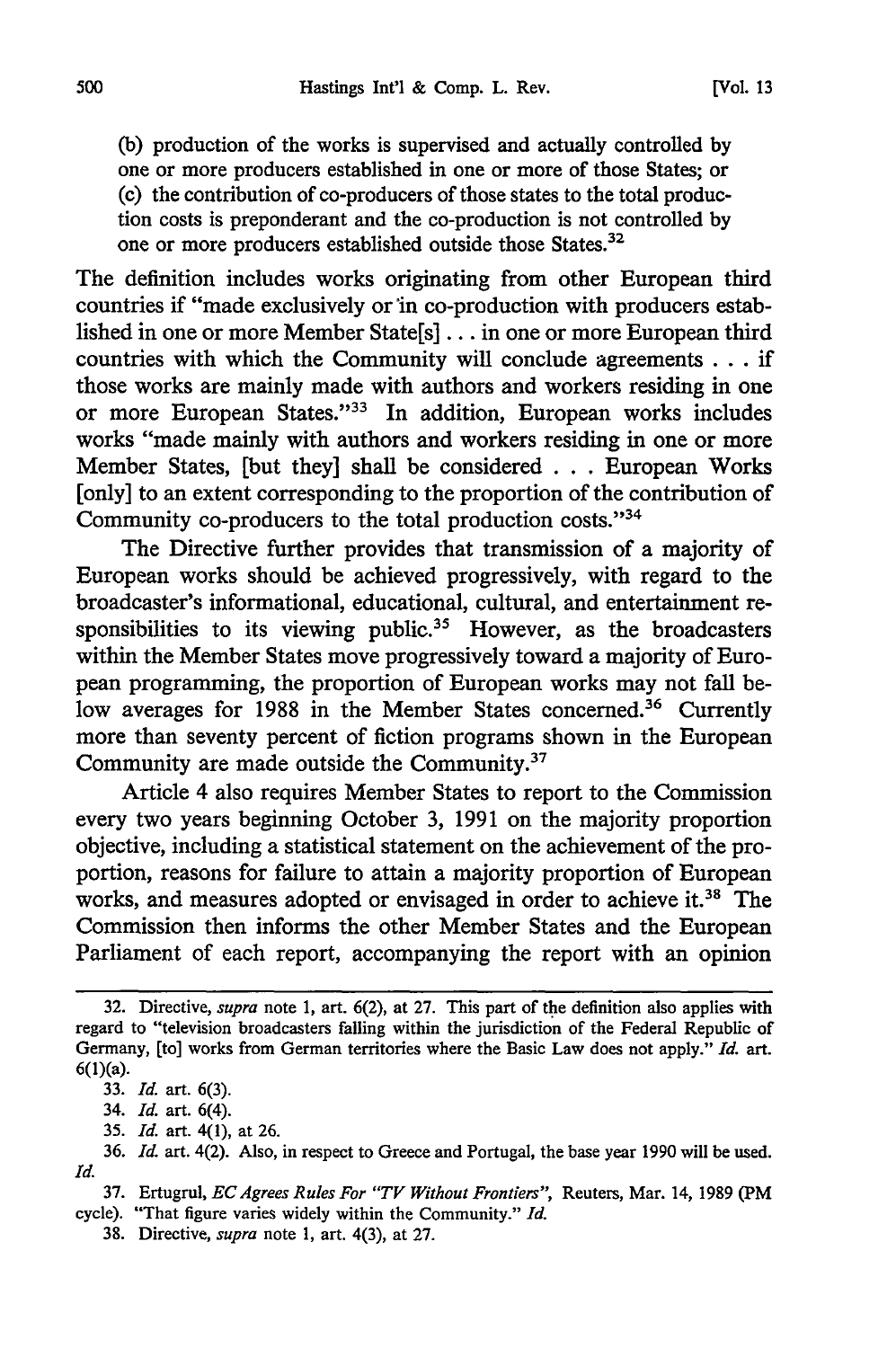when appropriate.<sup>39</sup> The Commission's opinion considers "progress achieved in relation to previous years, the share of first broadcast works in the programming, the particular circumstances of new television broadcasters and the specific situation of countries with a low audiovisual production capacity or restricted language area."<sup>40</sup>

#### **A.** The United States Position and the European Response

The United States House of Representatives, angered by the inclusion of article 4 in the Directive, and fearing a so-called Fortress Europe, denounced the Directive in a 342 to 0 vote calling it "trade restrictive and in violation of the GATT [the General Agreement on Tariffs and Tradel."<sup>41</sup> The House Resolution accused the European Community of infringing upon the ability of United States broadcasting, film, and related industries to market their goods in the Community, calling article 4 "a local content requirement in the form of both a quota and a minimum floor."<sup>42</sup>

The House Resolution also strongly urged "the President and the United States Trade Representative to take all appropriate and feasible action under its authority, including possible action under section 301 of the Trade Act of 1974, to protect and maintain United States access to the Community broadcasting market."<sup>43</sup>

Carla Hills, the United States Trade Representative, claims that "[the] Directive is blatantly protectionist and unjustifiable, and discriminates against U.S. and other non-EC film goods."<sup>44</sup>

The United States position is driven by strong economic interests. The United States film and television industry contributes a 2.5 billion dollar annual trade surplus to the economy, with approximately half its worldwide revenue coming from European sales.<sup>45</sup> In 1987 the United States sold 675 million dollars worth of television programs to Western

43. *Id.* at H7,327.

44. Office of the U.S. Trade Representative, Press Release No. **56,** at I (Oct.10, 1989). Ambassador Hills also claims that the Directive "conflicts with international efforts to increase the free flow of information and ideas to all peoples around the world, so that individuals can choose what they wish to read and view and think about from a wide range of sources." *Id.*

45. Frank, *European Television Without Borders or Without Americans?,* Reuters, July 26, 1989 (AM cycle).

**<sup>39.</sup>** *Id.*

<sup>40.</sup> **Id.**

<sup>41. 135</sup> **CONG.** RFc. H7,326, H7,327 (daily ed. Oct. 23, 1989). General Agreement on Tariffs and Trade, *opened for signature* Oct. 30, 1947, **61** Stat. pts. 5-6, T.I.A.S. No. 1700, 55 U.N.T.S. 194 [hereinafter GATT]. GATT is the principal international legal agreement governing international trade relations.

<sup>42. 135</sup> **CONG.** REc. H7,326, H7,326 (daily ed. Oct. 23, 1989).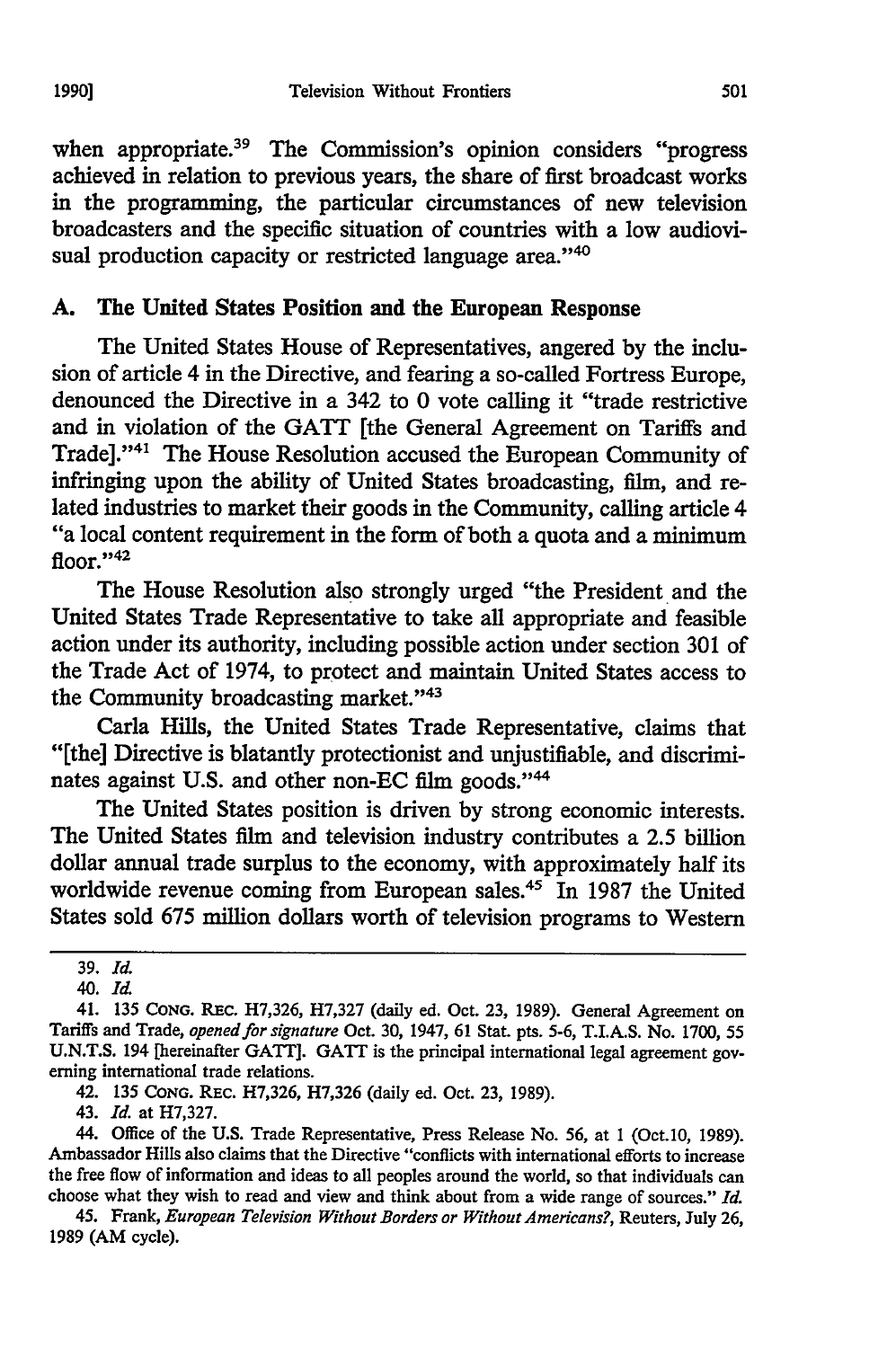Europe and in 1988 that number grew to 844 million dollars, a five-fold increase since 1980.<sup>46</sup> The market researchers Frost & Sullivan have estimated that the amount of television sales to Western Europe will be 2.691 billion dollars by 1992.<sup>47</sup>

United States Congressman Edward J. Markey, Chairman of the House Energy and Commerce Subcommittee on Telecommunications and Finance which held hearings on the Directive in July 1989, stated that "[the] quota was strongly opposed by [the] administration as aimed at reducing a 2.5 billion dollar trade surplus in one of the few remaining sectors where the United States enjoys a trade surplus."<sup>48</sup>

The European Community believes that the United States concerns are unwarranted and unjustified for three reasons: Article 4 is a political goal and not legally binding; article 4 will not impact United States sales; and the United States television market is closed to the rest of the world. These points are addressed below.

1. Article 4 Is Not Legally Binding

Martin Bangemann, the European Community Vice President responsible for the internal market and industrial affairs, defended article 4, stating, "It's not a legal obligation, it's a political commitment."<sup>49</sup> This sentiment was echoed by British Foreign Secretary John King.<sup>50</sup>

The European Community points out that although Member States are under legal obligation to pass legislation in line with the Directive within two years of its adoption, the addition of the words "where practicable and by appropriate means" grants the Member States considerable flexibility in doing so.<sup>51</sup> In addition, individual broadcasters will retain a great degree of latitude to air programs they find best suited for their purposes. Moreover, there is no enforcement provision within the Directive, and the European Community has made it clear that it does not regard article 4 as a legally enforceable commitment.<sup>52</sup>

50. Jacobsen, *European Foreign Ministers Adopt TV Proposal Opposed by U.S.,* Associated Press, Oct. 4, 1989 (PM cycle).

<sup>46.</sup> Weber, *Turning the Volume Down,* L.A. Times, July 26, 1984, pt. 4, at **1,** col. 1. 47. *Id.*

<sup>48.</sup> Arnold, *Maxwell to Congress: Don't Fight EEC on U.S. Programming,* Associated Press, July 26, 1989 (AM cycle).

<sup>49.</sup> Greenhouse, *Europe Reaches TV Compromise; U.S. Officials Fear Protectionism, N.Y.* Times, Oct. 4, 1989, at **Al,** col. 5. For instance, the British government has already informed BSB, its film channel, that it need not show a majority of European films because it is not practical to do so. *See Buddy, can you spare a reel?,* ECONOMIST, Aug. 19, 1989, at 57.

<sup>51.</sup> Greenhouse, *supra* note 49.

<sup>52.</sup> Denman, *Television Without Frontiers,* Washington Post, Nov. 24, 1989, at A23.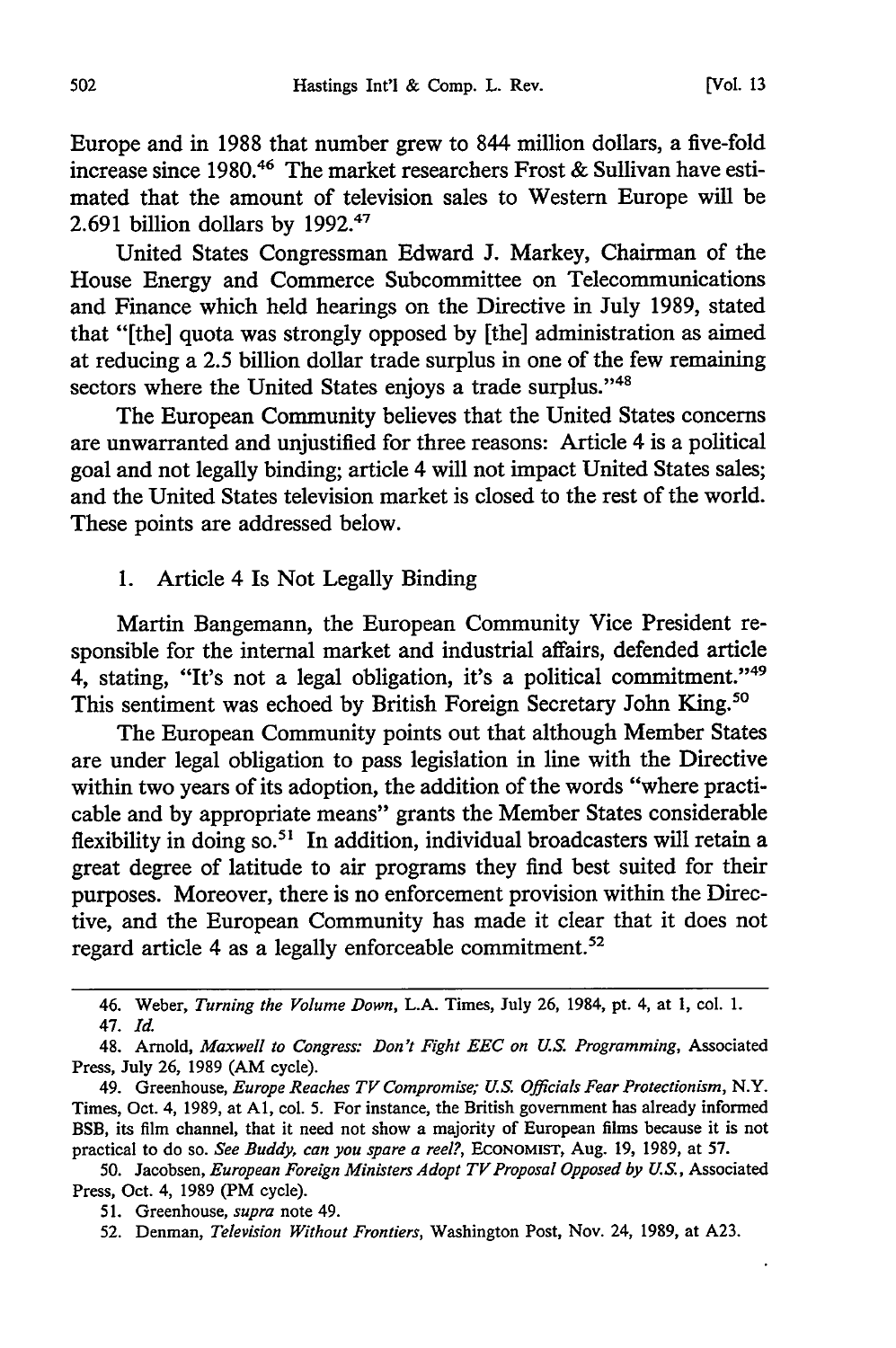Such proclamations have not eased the United States concerns. Even nonbinding rules could arguably serve as a first step toward mandatory quotas. One United States broadcasting official stated, "[i]f it's just rhetoric this time, it might not be next time," adding that, "[i]t's better to fight now, because if you say it's all right as they move down the road toward quotas, the reversing trend will be difficult."<sup>53</sup>

United States studios argue that "[a]ny quota, even a vague one, will encourage bureaucrats to enforce it," and point out that the Directive sets only a minimum, allowing more hardline governments such as France to set more strict quotas.<sup>54</sup> In fact, France has already implemented more stringent quotas which include \$10,000 fines for each hour of non-European programming beyond the quota.<sup>55</sup>

2. Article 4 Will Not Impact United States Sales

According to the European Community, the Directive will not negatively impact United States television sales. The Community calculates that United States sales comprise only twenty-eight percent of the Community market.<sup>56</sup> According to another source "hardly any network programs more than forty-two percent American shows."<sup>57</sup> Thus, the Community reasons that the Directive does not mandate cuts in United States exports.58 Instead the United States could double or even triple its sales to the European Community because the Directive will allow an ever expanding European market.<sup>59</sup> Frost & Sullivan estimate that European programming hours will increase from 250,000 hours in 1987 to 440,000 hours in 1992 and the number of stations will increase from sixty-one to eighty-six in the same period.<sup>60</sup> The response of the United States television industry is that while article 4 may not affect the quan-

56. Delegation of the Comm'n of the Eur. Comm., Press & Pub. Affairs, Questions and Answers about the European Community's "TV without Frontiers" Directive 2 (Nov. 1, 1989) [hereinafter Delegation of the Comm'n of the Eur. Comm.].

57. Hift, TV Trade War Heats Up, Christian Sci. Monitor, Nov. 2, 1989, Arts, at 10.

58. "In practical terms [article 4] does nothing more than reflect present day reality in Europe." Delegation of the Comm'n of the Eur. Comm., *supra* note *56,* at 3.

59. *Id.* at 2.

60. Weber, *supra* note 46. The Community predicts that by 1993 there will be 200 European television stations, including cable and satellite reception, double the number today. *See* Delegation of the Comm'n of the European Communities, *supra* note 56, at 2.

<sup>53.</sup> Greenhouse, *supra* note 49.

<sup>54.</sup> *Buddy, can you spare a reel?, supra* note 49, at 56.

<sup>55.</sup> Dougan, *"Fortress Europe" of the Airways,* L.A. Times, Oct.11, 1989, at B2, col. 4. Jack Lang, France's Minister of Culture and Communication, recently fined two channels a total of \$10 million for showing too much foreign material. *See Buddy, can you spare a reel?, supra* note 49, at 56.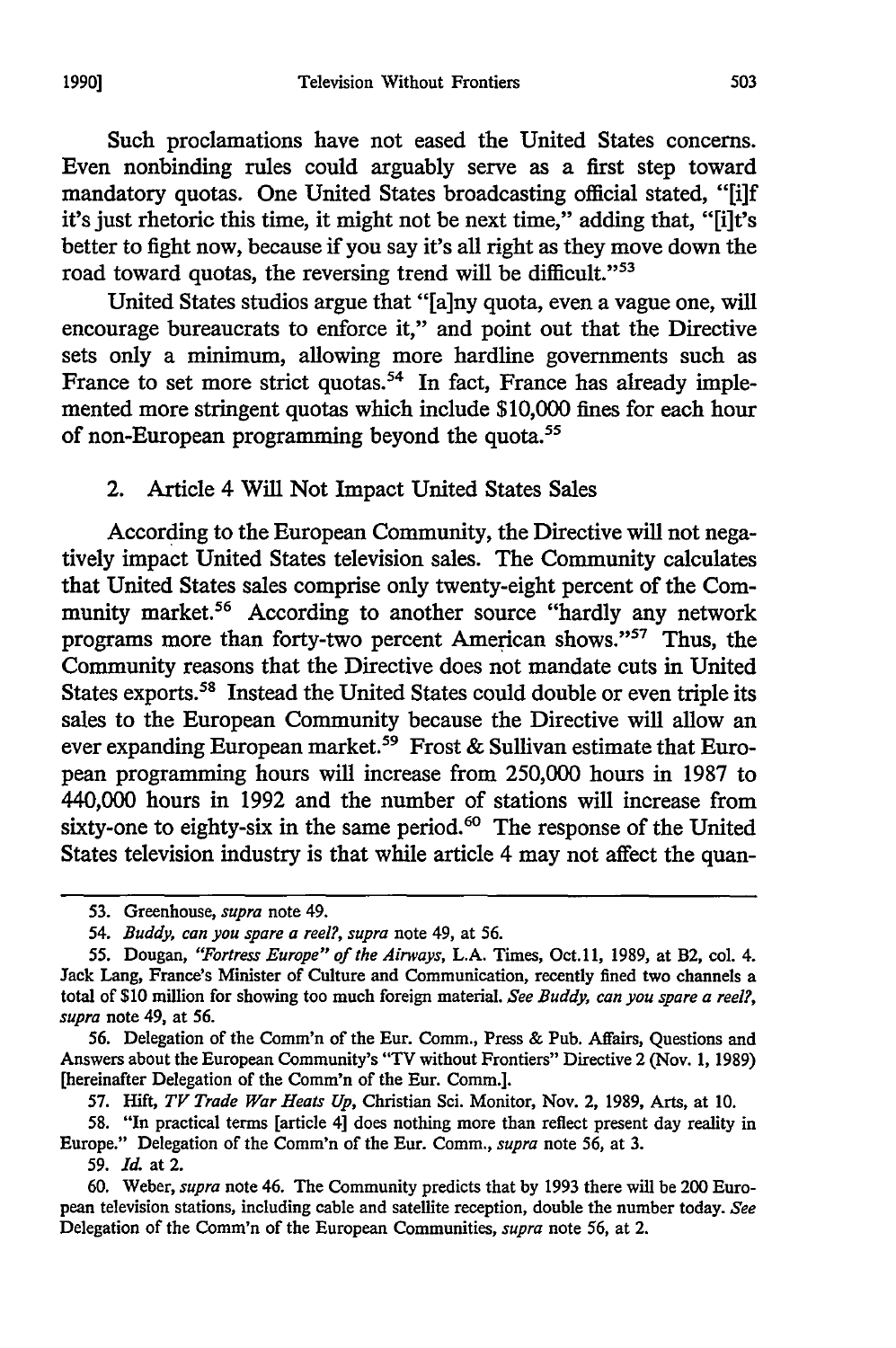tity of American programming in Europe, it will depress prices by dividing television programming into local and international markets.<sup>61</sup>

#### 3. The United States Television Market Is Closed

Some critics in Europe, especially in France, have claimed that the United States position is unwarranted because the United States television market itself is closed to the rest of the world.<sup>62</sup> However, the United States has no legal restrictions of any kind to the importation and exhibition of foreign films or television programs. Jack Valenti, President of the Motion Picture Association of America, explains that the reason few are screened is because of language barriers or viewer preference. $63$  "The arbiter of what is shown or not shown is the American viewer, not some government bureaucrat."<sup>64</sup>

Many in the European Community counter that viewers' choices require a cultural "safety net" due to the competitive advantage the United States enjoys in production.<sup>65</sup> With immense growth in programming time, broadcasting executives in the European Community will scramble to fill up air space. Those executives are bound to turn to American programming regardless of the viewers' preferences, because it is far cheaper than producing their own shows. According to the European Community, article 4 was one of the methods adopted to address this imbalance and to promote and preserve the culture of Europe.<sup>66</sup>

63. Valenti, *Television with Manacles,* Washington Post, Dec. **1,** 1989, at A27.

64. *Id.*

65. American studios routinely spend \$1 million an hour on a program, an amount beyond the means of most European producers. However, because United States producers can make up most of their costs in domestic sales, they can export at a low marginal cost. "In short, Hollywood has a lead so enormous in television as in movies, that the Europeans will have to run faster just to keep up." Marcom, Jr., *Empty Threat?,* FORBES, Nov. 13, 1989, International, at 43.

66. In late September 1989, France hosted a three-day conference, the Audiovisual Assizes, to find new ways of boosting European television programs and technology. At the Assizes, European officials approved a \$270 million aid package to stimulate production of films and television shows and provide more cooperation among film schools and state-owned television stations. Greenhouse, *supra* note 49. Those subsidies, in addition to article 4, have heightened United States concerns about its stake in the EC market. Office of the U.S. Trade Representative, *supra* note 44, at 2.

<sup>61.</sup> Weber, *supra* note 46. According to Colin Davis, President of MCA Television International, "if a show is made in Germany, it will be worth more than a U.S. show, because it will qualify as (local) production." *Id.*

<sup>62.</sup> Jack Lang, the French Minister of Culture, stated that "The Americans don't have a seventy percent quota, or an eighty percent quota. They have a hundred percent quota against us." Hift, *supra* note 57, at 10.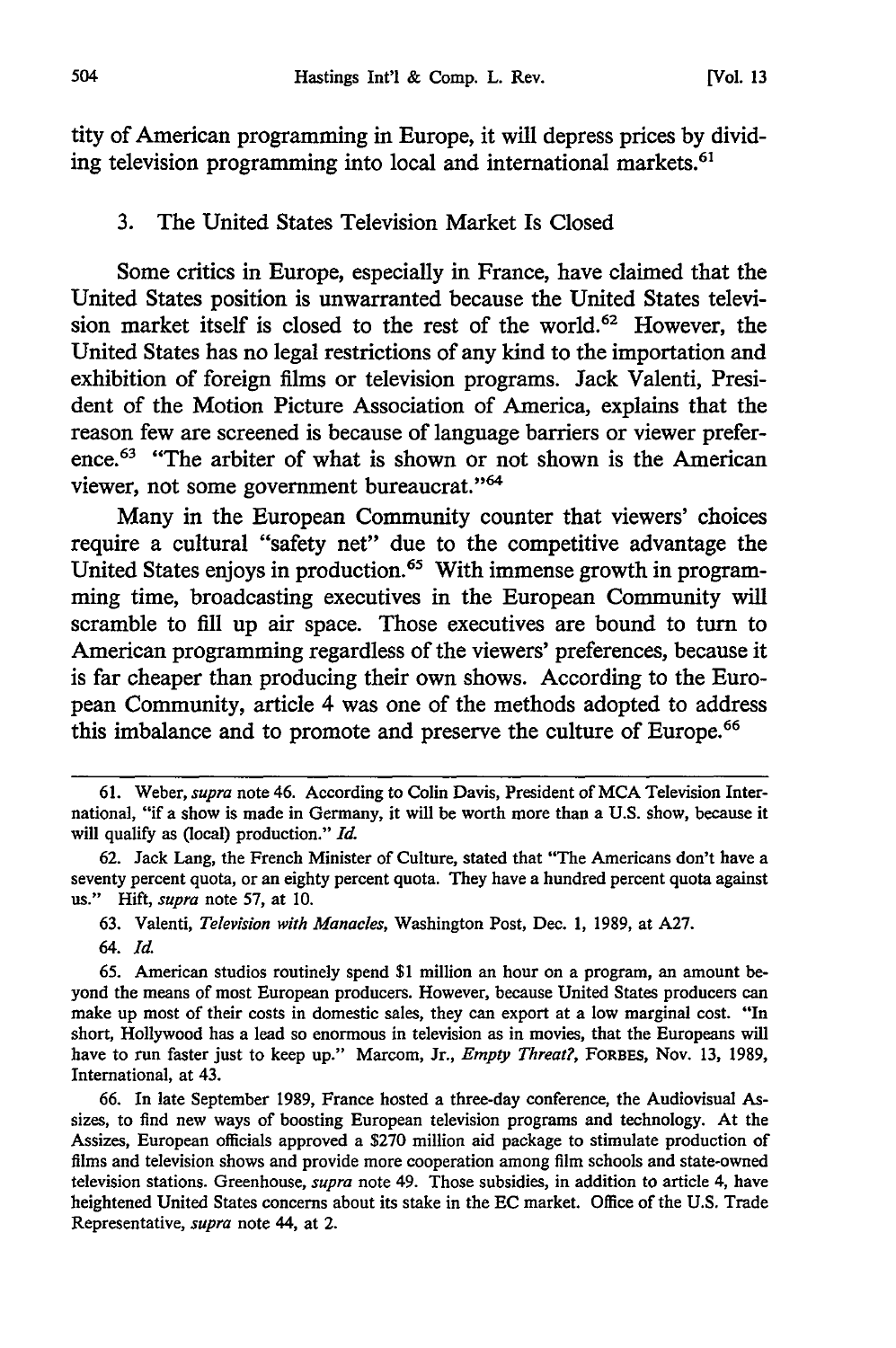### B. The European Community Justification and the United States Response

The European Community justifies article 4 as a legitimate method of preserving national and regional identities.<sup>67</sup> As explained above, they view it as a cultural safety net to the planned deregulation in the Directive and argue that it should not be confused with economic protectionism. <sup>68</sup>

The United States, through Ambassador Hills, has called the cultural argument a smokescreen for economic protectionism. 69 In October, Ambassador Hills said:

We do not understand why the Spanish culture is more protected **by** a film produced in Germany **by** "Europeans" than **by** a Spanish fim of Mexican origin, or why the English culture is promoted more **by** a film produced in France **by** "Europeans" than **by** a film of New Zealand origin. We do not understand why a film about French cultural history, in the French language, promotes French culture any less simply because it is "not of European origin." The definition of "European works" is economic, not cultural.<sup>70</sup>

Taking the culture issue head on, United States Trade Ambassador Dougan argues that "European cultures won't be preserved **by** trying to restrict exposure to non-European cultures, especially when the restrictions target the origin of the programs and not their cultural merit or social acceptability."71

These arguments fail to recognize the importance of a common European identity to European unification. According to the Green Paper, "[ftelevision will play an important role in developing and nurturing awareness of the rich variety of Europe's common cultural historical heritage. The dissemination of information across national borders can do much to help the peoples of Europe to recognize the common destiny they share in many areas."<sup>72</sup> In this way, European works will promote European integration.

**<sup>67.</sup>** France's European Affairs Minister, Edith Cresson, asks: "What would remain of our cultural identity if audiovisual Europe consisted of European consumers sitting in front of Japanese television sets showing American programs?" *See* Johnson, *In Search* **of...** *the European T. V Show,* **291 EUROPE** 22 **(1989).**

**<sup>68.</sup>** *Id.* Italian director Ettore Scola criticized the amount of American imports, saying that "[American] colonization is not only economic, but chiefly cultural." *Id.*

**<sup>69.</sup>** Arnold, *U.S. Complains About European Limits on Imported TV Programs,* Associated Press, Oct. 11, 1989 (PM cycle).

<sup>70.</sup> Office of the U.S. Trade Representative, *supra* note 44, at 2.

<sup>71.</sup> Dougan, *supra* note 55.

<sup>72.</sup> Green Paper, *supra* note 2, at 28.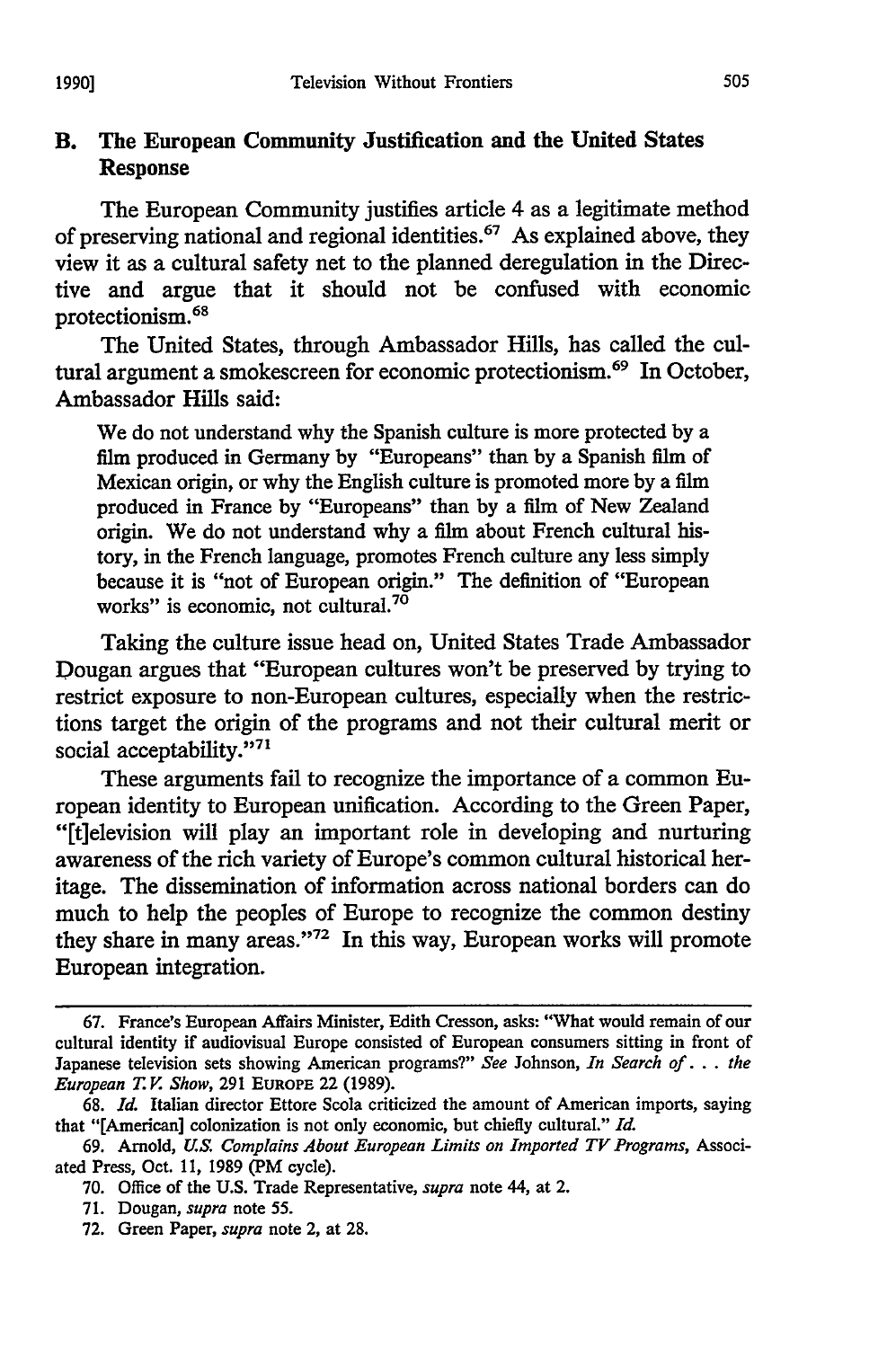This finding does not support the proposition that the existence of a legitimate cultural interest justifies economic protectionism. However, the Community is quick to point out that the United States has recognized the validity of the cultural preservation argument in several other contexts. For instance, the United States-Canada Free Trade Agreement explicitly exempts cultural industries from its provisions and the United States "agreed to respect very strict quotas on [its] audiovisual products in Canada."<sup>73</sup> Also, the United States has accepted the Organization for Economic Cooperation and Development (OCD) Code on Liberalization of Invisible Operations which allows screen quotas and production subsidies for films and other audiovisual works.<sup>74</sup>

#### **C.** Potential United States Responses

1. General Agreement on Tariffs and Trade

In October 1989, the United States formally challenged article 4 before the ruling council of the ninety-seven member General Agreement on Tariffs and Trade75 (GATT). Specifically, the United States contends that article 4 violates the most favored nation provision in article **176** and the national treatment provisions of article  $3^{77}$  of GATT.<sup>78</sup>

76. Article 1, section 1 of GATT reads in pertinent part:

[Wlith respect to all rules and formalities in connection with importation and exportation... any advantage, favour, privilege or immunity granted by any contracting party to any product originating in or destined for any other country shall be accorded immediately and unconditionally to the like product originating in or destined for the territories of all other contracting parties.

GATT, *supra* note 41, at A12, T.I.A.S. No. 1700, 55 U.N.T.S. at 196-97.

77. The relevant sections of article 3 provide that internal taxes and other internal charges should not be applied to imported or domestic products so as to afford protection to domestic production. *Id.* art. 3(1), at A18, T.I.A.S. No. 1700, 55 U.N.T.S. at 204-06. In addition,

[t]he products of the territory of any contracting party imported into the territory of any other contracting party shall be accorded treatment no less favourable than that accorded to like products of national origin in respect of all laws, regulations and requirements affecting their internal sale, offering for sale, purchase, transportation, distribution or use.

*Id.* art. 3(2), at **A18,** T.I.A.S. No. 1700, 55 U.N.T.S. at 206. Article 3 also provides that no contracting party shall establish or maintain any "internal quantitative regulations relating to the mixture, processing or use of products in specified amounts or proportions" which require, directly or indirectly "that any specified amount or proportion of the product [which is the subject of the regulation] must be supplied from domestic sources." *Id.* art. 3(3)(a), at A18, **A19,** T.I.A.S. No. 1700, 55 U.N.T.S. at 206.

78. 135 **CONG.** REc. H7,326, H7,326 (daily ed. Oct. 23, 1989).

<sup>73.</sup> Denman, *supra* note 52.

<sup>74.</sup> Delegation of the Comm'n of the Eur. Comm., *supra* note 56, at 3-4.

<sup>75.</sup> Such notification is a procedural formality that precedes an eventual request for a disputes panel.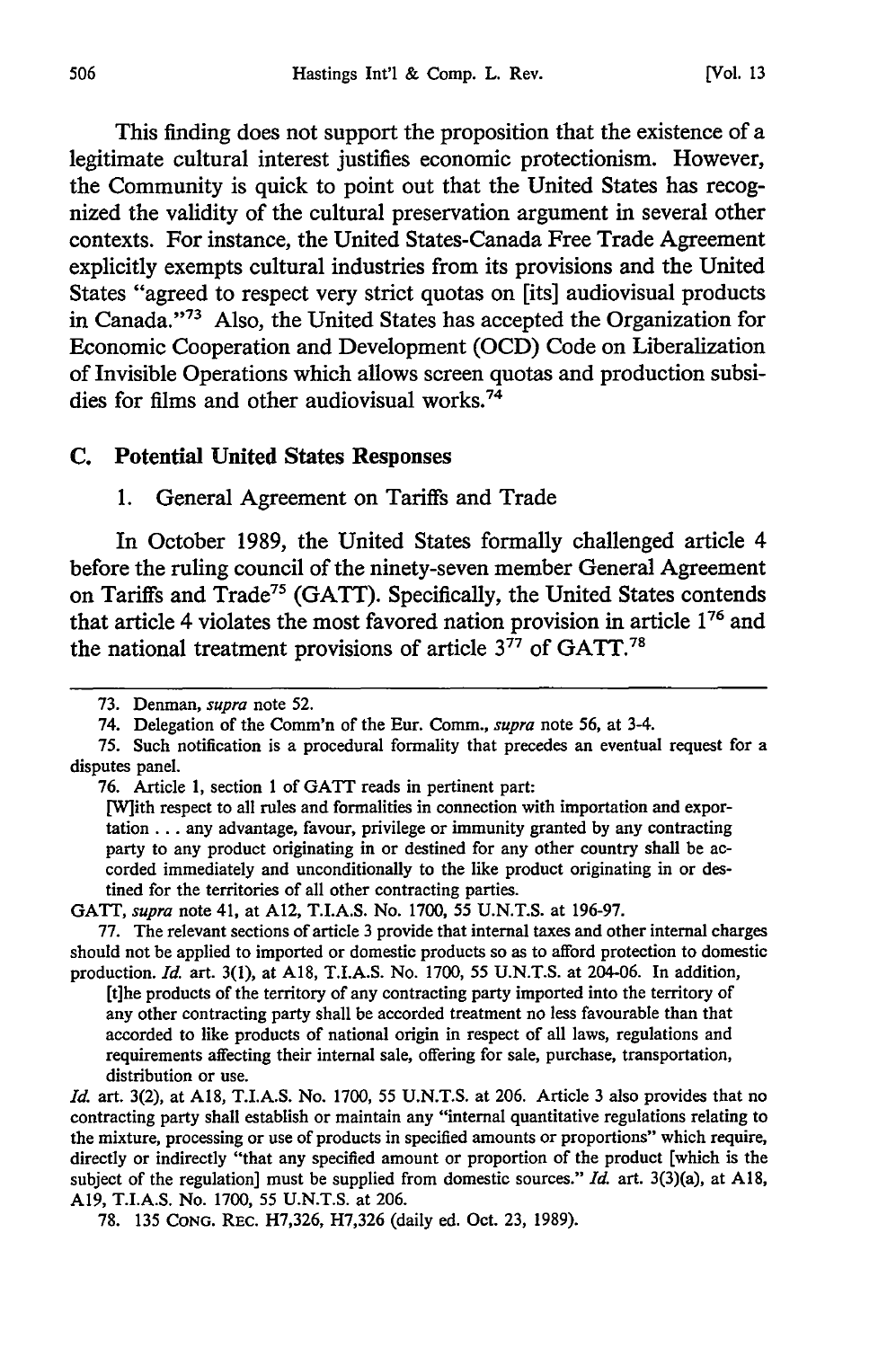The European Community has taken the position that the Directive is fully compatible with international trading rules and GATT. The Community makes the distinction that the Directive regulates a service and not a product.79 Currently GATT covers only products, and the regulation of services is still under negotiation in the Uruguay round of multilateral trade negotiations.<sup>80</sup> The United States disputes the European Community's position.<sup>81</sup>

Television was only in its embryonic stages when GATT was drafted in Havana in 1947. Therefore, GATT does not deal directly with media regulation. However, the European Community will surely argue that GATT's treatment of cinematograph films is both instructive and persuasive on how television programming should be analyzed. Article 3 of GATT provides that its provisions shall not prevent any contracting party from establishing or maintaining "internal quantitative regulation relating to exposed cinematograph films and meeting the requirements of Article [4]. "82 Article 4 of GATT allows screen quotas for works of national origin.13 The United States Trade Ambassador has promised to establish a GATT panel to examine its complaint.<sup>84</sup>

2. Super 301

The House Resolution passed in October 1989 strongly urges the United States Trade Representative to consider action under section 301 (Super 301) of the Trade Act of  $1974$ .<sup>85</sup> Subsection (a) of Super 301 requires the President to take certain actions when the President determines that

the rights of the United States under any trade agreement or **...** any act, policy, or practice of a foreign country... is inconsistent with the provisions of, or otherwise denies benefits to the United States under, any trade agreement, or is unjustifiable, unreasonable or discriminatory and burdens or restricts United States commerce.<sup>86</sup>

*<sup>79.</sup> International Trade, EC Defends Passage of Broadcasting Directive in Response to U.S. Criticism,* Daily Report for Executives (BNA) No. 196 (Oct. 12, 1989); *see* also Delegation of the Comm'n of the Eur. Comm., *supra* note 56, at 3.

<sup>80.</sup> Delegation of the Comm'n of the Eur. Comm., *supra* note 56, at 3.

<sup>81. 135</sup> CONG. REc. H7,326, H7,327 (daily ed. Oct. 23, 1989).

<sup>82.</sup> **GATT,** *supra* note 41, art. 3(4)(b), at A19, T.I.A.S. No. 1700, 55 U.N.T.S. at 206.

<sup>83.</sup> **IId** art. 4, at A20, T.I.A.S. No. 1700, 55 U.N.T.S. at 208.

<sup>84.</sup> *U.S. Challenges European Television Rules in GAYT Trade Forum,* Reuters, Oct. 11, 1989 (BC cycle).

<sup>85. 135</sup> CONG. REc. H7,326, H7,327 (daily ed. Oct. 23, 1989).

<sup>86. 19</sup> U.S.C.A. § 2411(a) (West 1988).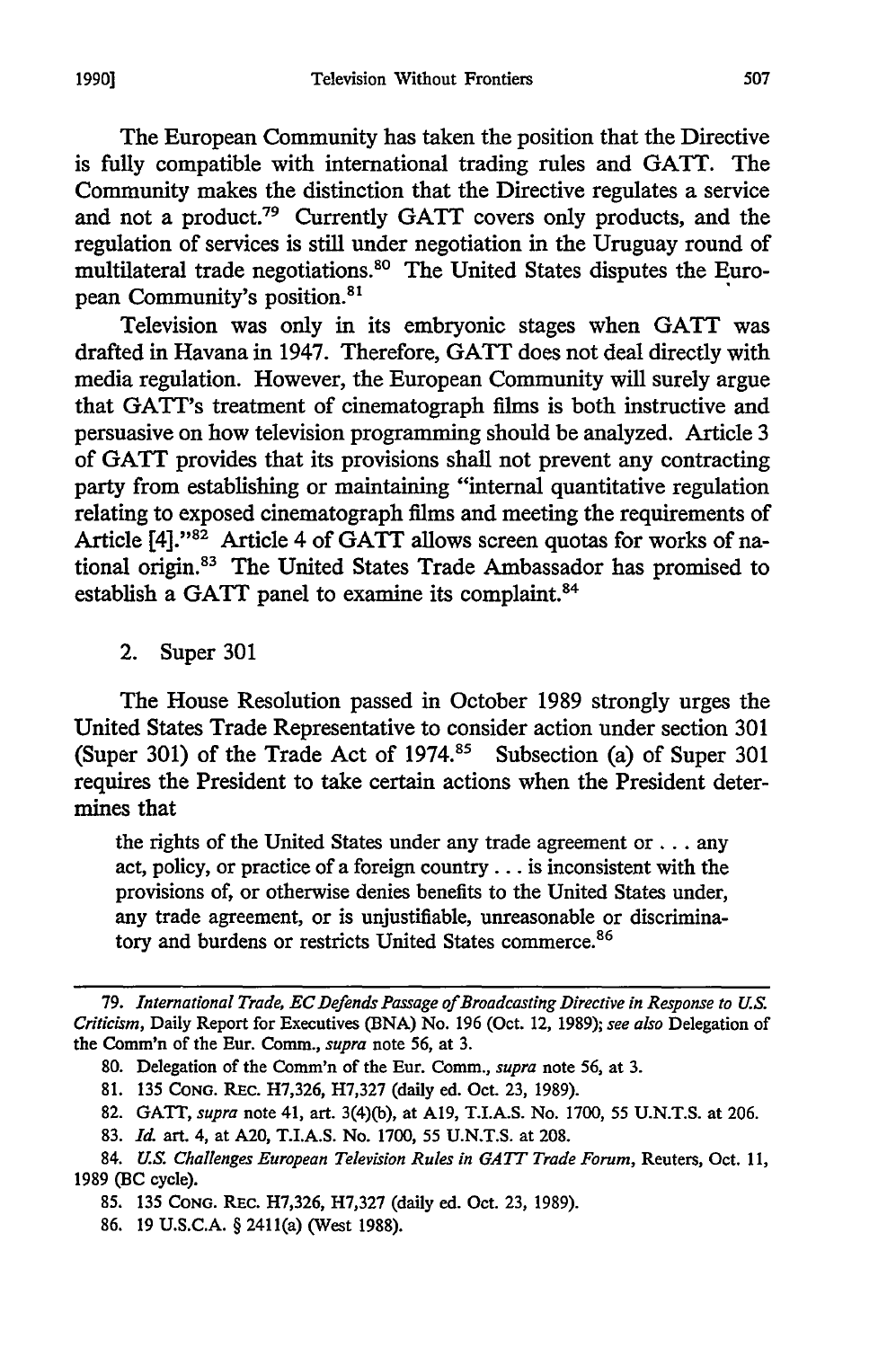Under either of these situations, the scope of the President's<sup>87</sup> authority is broad. For instance, he may "suspend, withdraw, or prevent the application of **...** benefits" under trade agreements to the foreign country<sup>88</sup> and "impose duties or other import restrictions on the products of  $\dots$  [that] foreign country."<sup>89</sup>

#### 3. The Richardson Proposal

In October 1989, in response to the Directive, United States Congressman Bill Richardson offered an amendment to a Federal Communications Commission (FCC) reauthorization bill.<sup>90</sup> The proposed amendment requires the FCC to solicit the views of the President or his designee to determine whether foreign countries discriminate against television or motion pictures produced in the United States before deciding whether to grant a request filed by an "affiliate of a foreign person" for forbearance or lessening of regulation.<sup>91</sup> If the President or his designee represents to the FCC that the foreign country with which the affiliate is associated engages in discriminatory conduct, the FCC shall not grant the request unless it is otherwise justified by the public interest.<sup>92</sup> As of April 1990, the amendment has not yet become law.

#### 4. European Expansion by American Studios

One certain effect of article 4 will be an increase in the presence of American studios in Europe either through coproduction with European companies or actual mergers and acquisitions of European companies.

Co-productions will'act to ease European financial burdens and also allow American studios to work around the provisions of article 4. However, as the president of one Hollywood production company said, "The more they need the quota rights, the more you have to give up." $93$  He cited the example of a coproduced miniseries in Britain in which the American company gave up artistic control to the British coproducer and retained only distribution rights because the show had to qualify under British quotas.<sup>94</sup>

<sup>87.</sup> United States Trade Representative makes recomendations to the President regarding what action to take under section 2411. *Id.* §§ 241 1(c)(2), 2414.

<sup>88.</sup> *Id.* § 241 1(b)(1).

<sup>89.</sup> *Id.* § 2411(b)(2).

<sup>90.</sup> Amendment to H.R. 3265 Offered by Congressman Richardson (H.R. 3265, 101st Cong., 1st Sess. (1979)).

<sup>91.</sup> *Id.*

<sup>92.</sup> *Id.*

<sup>93.</sup> Weber, *supra* note 46.

<sup>94.</sup> *Id.*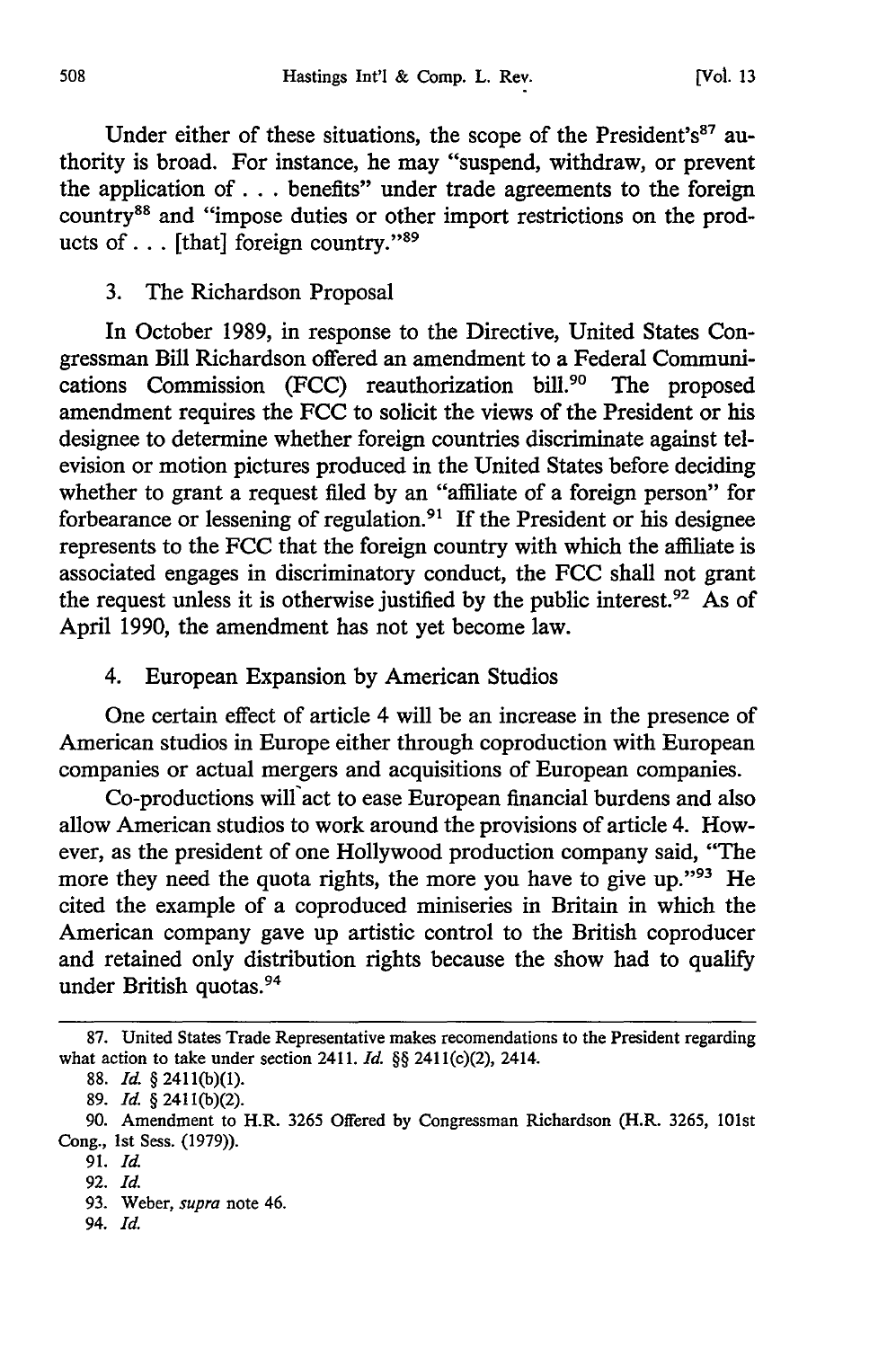Many of the larger American studios have acquired production companies in Europe. In November, Paramount Pictures purchased forty-nine percent of Britain's largest independent television production company.95 Also, the Walt Disney corporation has established itself in Europe with its development in France. Others are actively seeking acquisition targets.<sup>96</sup>

# **V. CONCLUSION**

The Television Without Frontiers Directive will open the door for trans-European broadcasting and will allow for enormous growth in television programming. It is unfortunate that such an opportunity has been overshadowed by the provisions of article 4 and the debate about the socalled Fortress Europe. Regardless of the outcome of the trade dispute, the flexible wording of article 4, the enormous growth in programming time, and the expansion of American studios into Europe promise that the United States television and film industry will have a large stake in the projected growth of the European broadcasting.

**<sup>95.</sup>** Brooks, *Paramount Buys 49% Stake in British Television Firm,* **L.A.** Times, Nov. 17, 1989, at D5, col. 1.

<sup>96.</sup> General Electric Company's NBC unit continues to search for European acquisitions and MCA Corporation is trying to build a European studio near London. Marcom, Jr., *supra* note 65.